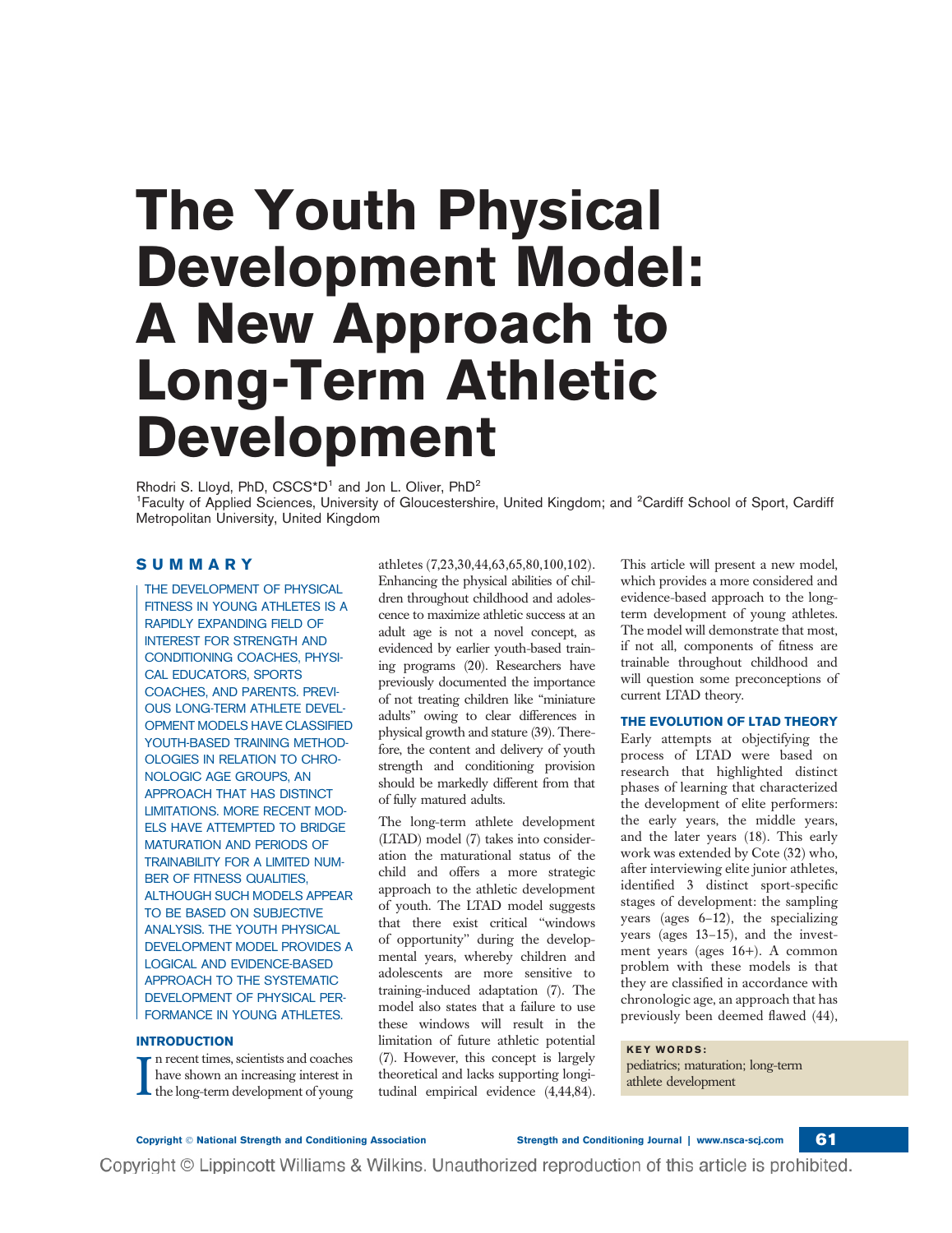owing to differential rates of development of chronologic age and biologic maturity (57,68,108).

Consequently, a more comprehensive LTAD model was introduced that attempted to address the interaction between growth, maturation, and training (7). The model suggests that measures of height and weight are routinely collected to be able to identify peak height velocity (PHV) and peak weight velocity (PWV), which reflect individual maturation rates (68). PHV refers to the maximum velocity of growth in stature and has been used to characterize developments in performance relative to the adolescent growth spurt (68). PWV is a phase of development characterized by rapid increases in muscle mass as a result of increasing sex hormone concentrations (44). By objectively measuring the rates of change in height and body mass, it is suggested that children can be trained according to biologic status as opposed to chronologic age (7).

## WINDOWS OF OPPORTUNITY

A review article by Viru et al. (110) examined developmental literature and identified the existence of naturally occurring periods of accelerated adaptation for a range of biomotor qualities. A preadolescent spurt was highlighted for strength, speed, explosive strength, and endurance, in both boys and girls (110). It was suggested that age-related developments in neural properties were responsible for the prepubertal window, characterized by increased intramuscular and intermuscular coordination and improvements in motor control programs (110). An adolescent spurt was also identified in the review, but this differentiated between biomotor qualities (110). Maturity-related adaptations are typically the result of increased androgen concentrations, fiber-type differentiation, resting adenosine triphosphate, and creatine phosphate levels and further architectural development of musculotendon units (73).

Viru et al. (110) identified that spurts in speed and endurance occurred before

and around PHV, respectively, whereas accelerated gains in strength qualities occurred after PHV (110). Using PHV as a key reference marker of maturation, the LTAD model proposes that these periods of accelerated adaptation offer windows of opportunity where training responses will be maximized (7). In the LTAD model, it is assumed that these periods of rapid natural development represent a time of increased sensitivity to training, although empirical evidence supporting this suggestion is lacking (44). Furthermore, according to the LTAD model, should a child not engage in the appropriate training during the specific window, then their ceiling potential may never be reached. This concept would appear to be too simplistic and has recently been questioned by researchers (4,44,85). Conversely, research would suggest that most fitness components are trainable throughout childhood and should not be restricted to specific ''windows'' at various stages of development (3,44,94). Another weakness of the current LTAD model (7) is that its inclusion of stamina, suppleness, speed, strength, and skill presents a somewhat limited approach to the holistic development of young athletes. Despite the importance of power, agility, and hypertrophy to human performance (56,98,120), no guidance is offered as to when and why these qualities should be trained throughout childhood and adolescence.

#### THE YOUTH PHYSICAL DEVELOPMENT MODEL

Given the limitations of previous athletic development models, the present article introduces a new alternative model that encompasses athletic development from early childhood (2 years of age) up to adulthood  $(21+)$ years of age). The model has been titled the Youth Physical Development (YPD) model and offers a comprehensive approach to the development of young males (Figure 1) and females (Figure 2), respectively. It is expected that the new model will provide strength and conditioning coaches,

sports coaches, physical educators, and parents with an overview of total physical development, while identifying when and why the training of each fitness component should be emphasized.

Within the model, training emphasis is highlighted by increasing font size (i.e., the greater the font size, the more important it is to train for that fitness quality). For example, the model shows that a 12- to 13-year-old boy should primarily focus their training on strength, power, speed, agility, and sport-specific skill (SSS) development, with a reduced focus on hypertrophy, mobility, fundamental movement skill (FMS), endurance, and metabolic conditioning. Discussion of how maturational status, sex, and initial training level affect the application of the model will be discussed later in the article. Below is a detailed overview of the rationale behind the emphasis of targeting various fitness components at different stages of a child's development.

### FUNDAMENTAL MOVEMENT SKILLS AND SPORT-SPECIFIC SKILLS

The topic of FMS development has received considerable interest owing to the close association between FMS competency, health and wellbeing, physical activity, and to a lesser degree physical performance (29,38,66,82,83,103). Previous research has indicated that FMS development is essential to ensure that correct movement patterns are mastered in a safe and fun environment to ensure safe and effective performance of more complex sports movements at a later stage (85). FMSs have been viewed as the building blocks for sport-specific movement patterns and should typically be the focus of physical development programs for children from early childhood to develop gross motor skills (35). From the onset of puberty, adolescents can then be introduced to more SSSs, whereby FMSs are tested within more competitive scenarios.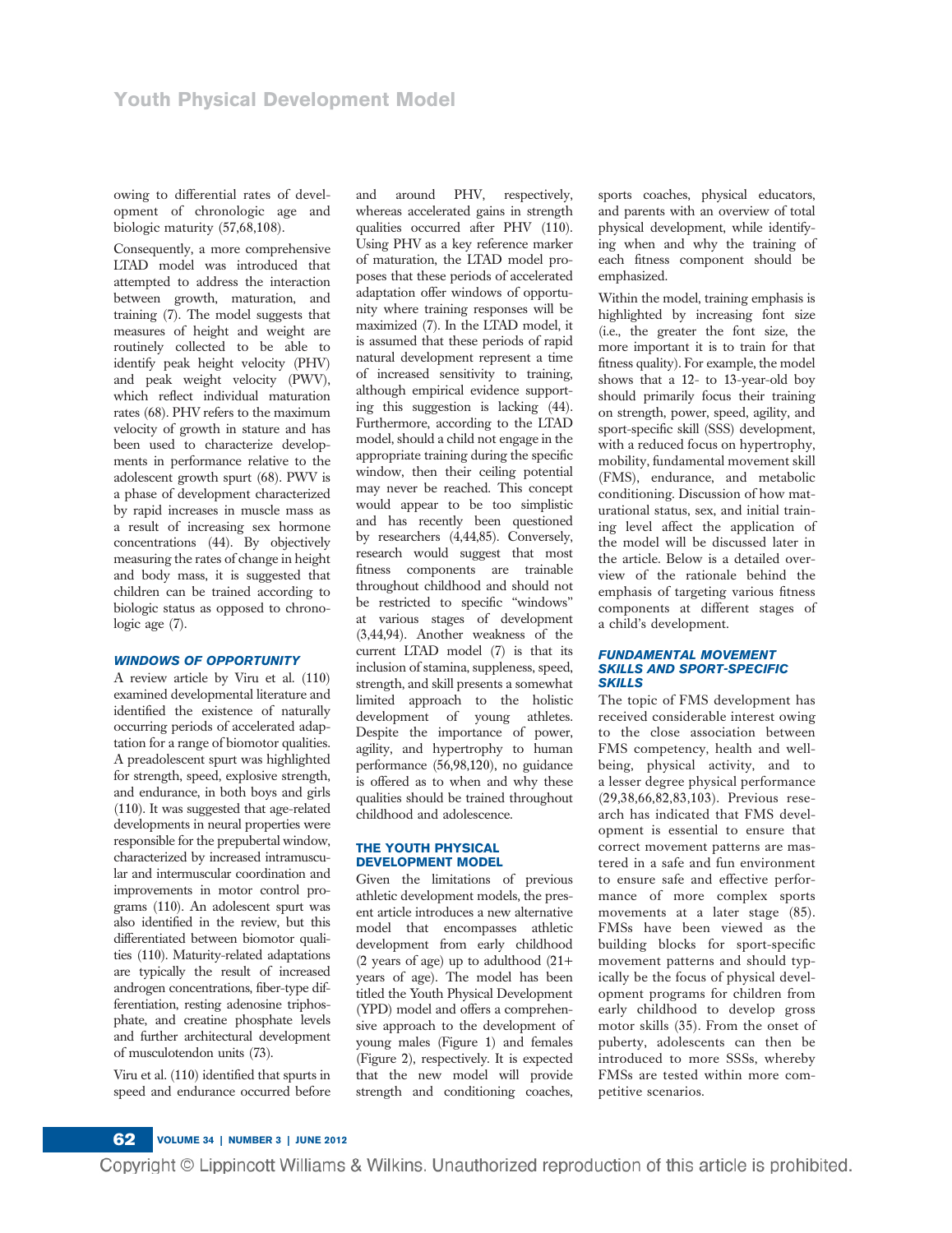|                                      | YOUTH PHYSICAL DEVELOPMENT (YPD) MODEL FOR MALES                                                                 |                           |                                             |                 |                |                |            |                           |            |                       |                                                              |    |    |                           |                |             |                            |                           |                  |  |  |
|--------------------------------------|------------------------------------------------------------------------------------------------------------------|---------------------------|---------------------------------------------|-----------------|----------------|----------------|------------|---------------------------|------------|-----------------------|--------------------------------------------------------------|----|----|---------------------------|----------------|-------------|----------------------------|---------------------------|------------------|--|--|
| <b>CHRONOLOGICAL AGE</b><br>(YEARS)  | $\overline{2}$                                                                                                   | 3<br>4                    | 5                                           | 6               | $\overline{7}$ | 8              | 9          | 10                        | 11         | 12                    | 13                                                           | 14 | 15 | 16                        | 17             | 18          | 19                         | 20                        | $21+$            |  |  |
| <b>AGE PERIODS</b>                   | <b>EARLY</b><br><b>MIDDLE CHILDHOOD</b><br><b>CHILDHOOD</b>                                                      |                           |                                             |                 |                |                |            |                           |            | <b>ADOLESCENCE</b>    |                                                              |    |    |                           |                |             |                            |                           | <b>ADULTHOOD</b> |  |  |
| <b>GROWTH RATE</b>                   | <b>STEADY GROWTH</b><br>RAPID GROWTH                                                                             |                           |                                             |                 |                |                |            |                           |            |                       | ADOLESCENT SPURT<br>DECLINE IN GROWTH RATE                   |    |    |                           |                |             |                            |                           |                  |  |  |
| <b>MATURATIONAL</b><br><b>STATUS</b> | <b>YEARS PRE-PHV</b><br>$\leftarrow$                                                                             |                           |                                             |                 |                |                |            |                           |            | PHV<br>YEARS POST-PHV |                                                              |    |    |                           |                |             |                            |                           |                  |  |  |
| <b>TRAINING</b><br><b>ADAPTATION</b> | PREDOMINANTLY NEURAL (AGE-RELATED)<br>COMBINATION OF NEURAL AND HORMONAL (MATURITY-RELATED)<br>$\leftrightarrow$ |                           |                                             |                 |                |                |            |                           |            |                       |                                                              |    |    |                           |                |             |                            |                           |                  |  |  |
| PHYSICAL QUALITIES                   |                                                                                                                  | <b>FMS</b>                | <b>FMS</b>                                  |                 |                |                | <b>FMS</b> |                           |            | <b>FMS</b>            |                                                              |    |    |                           |                |             |                            |                           |                  |  |  |
|                                      | SSS                                                                                                              |                           | SSS<br>SSS                                  |                 |                |                |            |                           | <b>SSS</b> |                       |                                                              |    |    |                           |                |             |                            |                           |                  |  |  |
|                                      |                                                                                                                  | Mobility                  |                                             | <b>Mobility</b> |                |                |            |                           |            | Mobility              |                                                              |    |    |                           |                |             |                            |                           |                  |  |  |
|                                      |                                                                                                                  | Agility                   |                                             |                 |                | <b>Agility</b> |            |                           |            | <b>Agility</b>        |                                                              |    |    |                           | <b>Agility</b> |             |                            |                           |                  |  |  |
|                                      |                                                                                                                  | Speed                     |                                             |                 |                |                | Speed      |                           |            |                       | <b>Speed</b>                                                 |    |    |                           |                | Speed       |                            |                           |                  |  |  |
|                                      |                                                                                                                  | Power                     |                                             |                 | Power          |                |            |                           |            | Power                 |                                                              |    |    |                           | Power          |             |                            |                           |                  |  |  |
|                                      |                                                                                                                  | Strength                  |                                             |                 |                | Strength       |            |                           |            | <b>Strength</b>       |                                                              |    |    |                           | Strength       |             |                            |                           |                  |  |  |
|                                      | Hypertrophy                                                                                                      |                           |                                             |                 |                |                |            |                           |            |                       | <b>Hypertrophy</b><br>Hypertrophy                            |    |    |                           |                | Hypertrophy |                            |                           |                  |  |  |
|                                      |                                                                                                                  | <b>Endurance &amp; MC</b> |                                             |                 |                |                |            | <b>Endurance &amp; MC</b> |            |                       |                                                              |    |    | <b>Endurance &amp; MC</b> |                |             |                            | <b>Endurance &amp; MC</b> |                  |  |  |
| <b>TRAINING STRUCTURE</b>            |                                                                                                                  |                           | <b>UNSTRUCTURED</b><br><b>LOW STRUCTURE</b> |                 |                |                |            |                           |            |                       | <b>MODERATE</b><br><b>HIGH STRUCTURE</b><br><b>STRUCTURE</b> |    |    |                           |                |             | <b>VERY HIGH STRUCTURE</b> |                           |                  |  |  |

Figure 1. The YPD model for males. Font size refers to importance; light blue boxes refer to preadolescent periods of adaptation, dark blue boxes refer to adolescent periods of adaptation. FMS = fundamental movement skills; MC = metabolic conditioning; PHV = peak height velocity; SSS = sport-specific skills; YPD = youth physical development.

However, it must be noted that FMS should always be present within any strength and conditioning program, for any athlete, of any age (65). For example, the main emphasis of a training session for an inexperienced 7-yearold boy may revolve around a series of FMS development exercises, whereas a young, elite, 21-year-old man may integrate FMS maintenance exercises within a dynamic warm-up. This logical approach is reflected in the YPD model (Figures 1 and 2), where an emphasis is placed on FMS development up to the onset of puberty, and subsequently, focus is given to SSS from adolescence onward. However,

the YPD model also shows that both FMS and SSS are present at all times throughout childhood and adolescence, but the emphasis placed on both components varies according to developmental stage.

#### **STRENGTH**

Despite previous concerns, it is now accepted that children can safely and effectively participate in strength training, when prescribed and supervised by appropriately qualified personnel (6,11,39,62,88,105). The LTAD model (7) suggests that a ''window of opportunity'' for strength development in youths occurs 12–18 months after PHV, which is typically commensurate

with PWV (14,15). The rationale behind this window is that around the time of PWV, adolescents will undergo periods of rapid gains in muscle mass resulting from increased circulating androgen concentrations (110).

However, by limiting the period of trainability to coincide with maturityrelated increases in muscle mass would suggest that children can only become stronger as a consequence of muscle fiber hypertrophy and subsequent increases in muscle cross-sectional area. Despite this, it has previously been established that strength development is multifaceted and results from a combination of muscular,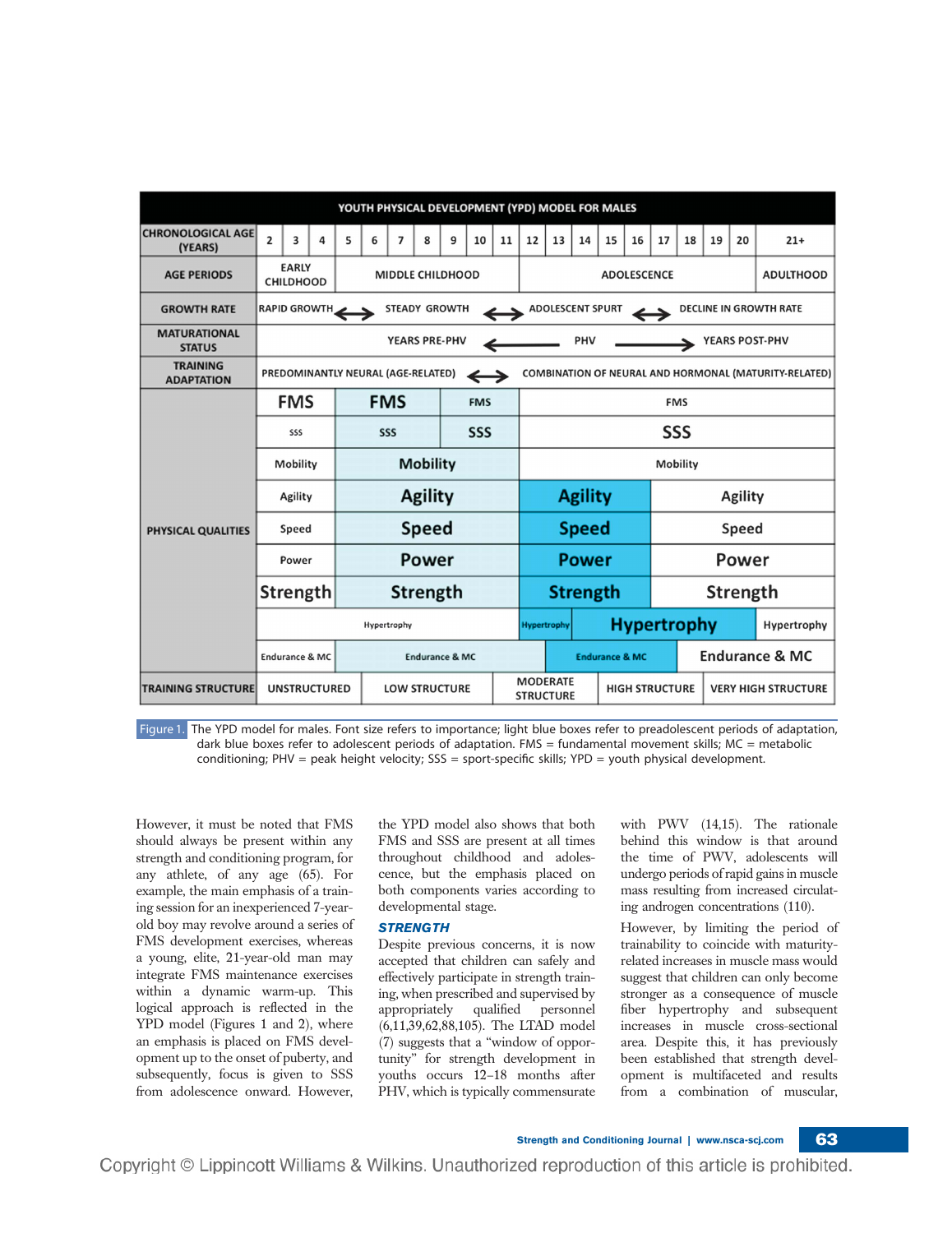| YOUTH PHYSICAL DEVELOPMENT (YPD) MODEL FOR FEMALES |                                                                                          |                                                        |                 |                          |   |                    |            |                                     |                           |    |                    |    |                       |                 |                |             |                            |    |                           |  |  |
|----------------------------------------------------|------------------------------------------------------------------------------------------|--------------------------------------------------------|-----------------|--------------------------|---|--------------------|------------|-------------------------------------|---------------------------|----|--------------------|----|-----------------------|-----------------|----------------|-------------|----------------------------|----|---------------------------|--|--|
| <b>CHRONOLOGICAL AGE</b><br>(YEARS)                | $\overline{2}$                                                                           | 3<br>4                                                 | 5               | 6                        | 7 | 8                  | 9          | 10                                  | 11                        | 12 | 13                 | 14 | 15                    | 16              | 17             | 18          | 19                         | 20 | $21+$                     |  |  |
| <b>AGE PERIODS</b>                                 | <b>EARLY</b><br><b>MIDDLE CHILDHOOD</b><br><b>CHILDHOOD</b>                              |                                                        |                 |                          |   |                    |            |                                     | <b>ADOLESCENCE</b>        |    |                    |    |                       |                 |                |             |                            |    | <b>ADULTHOOD</b>          |  |  |
| <b>GROWTH RATE</b>                                 | RAPID GROWTH STEADY GROWTH AND ADOLESCENT SPURT AND DECLINE IN GROWTH RATE               |                                                        |                 |                          |   |                    |            |                                     |                           |    |                    |    |                       |                 |                |             |                            |    |                           |  |  |
| <b>MATURATIONAL</b><br><b>STATUS</b>               | PHV WEARS POST-PHV<br><b>YEARS PRE-PHV</b>                                               |                                                        |                 |                          |   |                    |            |                                     |                           |    |                    |    |                       |                 |                |             |                            |    |                           |  |  |
| <b>TRAINING</b><br><b>ADAPTATION</b>               | PREDOMINANTLY NEURAL (AGE-RELATED) COMBINATION OF NEURAL AND HORMONAL (MATURITY-RELATED) |                                                        |                 |                          |   |                    |            |                                     |                           |    |                    |    |                       |                 |                |             |                            |    |                           |  |  |
| PHYSICAL QUALITIES                                 | <b>FMS</b>                                                                               |                                                        |                 | <b>FMS</b><br><b>FMS</b> |   |                    | <b>FMS</b> |                                     |                           |    |                    |    |                       |                 |                |             |                            |    |                           |  |  |
|                                                    | SSS                                                                                      |                                                        |                 | SSS<br>SSS               |   |                    |            |                                     | <b>SSS</b>                |    |                    |    |                       |                 |                |             |                            |    |                           |  |  |
|                                                    |                                                                                          | <b>Mobility</b>                                        |                 | <b>Mobility</b>          |   |                    |            | <b>Mobility</b>                     |                           |    |                    |    |                       |                 |                |             |                            |    |                           |  |  |
|                                                    | <b>Agility</b>                                                                           |                                                        |                 | <b>Agility</b>           |   |                    |            | <b>Agility</b>                      |                           |    |                    |    |                       |                 | <b>Agility</b> |             |                            |    |                           |  |  |
|                                                    |                                                                                          | Speed                                                  |                 | <b>Speed</b>             |   |                    |            | <b>Speed</b>                        |                           |    |                    |    |                       |                 | <b>Speed</b>   |             |                            |    |                           |  |  |
|                                                    |                                                                                          | Power                                                  | Power           |                          |   |                    | Power      |                                     |                           |    |                    |    |                       | Power           |                |             |                            |    |                           |  |  |
|                                                    |                                                                                          | <b>Strength</b>                                        | <b>Strength</b> |                          |   |                    |            |                                     | <b>Strength</b>           |    |                    |    |                       | <b>Strength</b> |                |             |                            |    |                           |  |  |
|                                                    |                                                                                          |                                                        |                 |                          |   | <b>Hypertrophy</b> |            |                                     |                           |    | <b>Hypertrophy</b> |    |                       |                 |                | Hypertrophy |                            |    |                           |  |  |
|                                                    |                                                                                          | <b>Endurance &amp; MC</b><br><b>Endurance &amp; MC</b> |                 |                          |   |                    |            |                                     | <b>Endurance &amp; MC</b> |    |                    |    |                       |                 |                |             |                            |    | <b>Endurance &amp; MC</b> |  |  |
| <b>TRAINING STRUCTURE</b>                          | <b>UNSTRUCTURED</b><br><b>LOW STRUCTURE</b>                                              |                                                        |                 |                          |   |                    |            | <b>MODERATE</b><br><b>STRUCTURE</b> |                           |    |                    |    | <b>HIGH STRUCTURE</b> |                 |                |             | <b>VERY HIGH STRUCTURE</b> |    |                           |  |  |

Figure 2. The YPD model for females. Font size refers to importance; light pink boxes refer to preadolescent periods of adaptation, dark pink boxes refer to adolescent periods of adaptation. FMS = fundamental movement skills; MC = metabolic conditioning; PHV = peak height velocity; SSS = sport-specific skills; YPD = youth physical development.

neural, and mechanical factors (1,34). Owing to the neural plasticity associated with the prepubertal years, where development of the neuromuscular system naturally accelerates (21), it is suggested that strength development should be targeted during childhood in addition to after the adolescent spurt. This notion is reinforced by research and meta-analytical reviews that have proven that both prepubertal children and adolescents can achieve traininginduced improvements in muscular strength (12,13,40,42,48).

The YPD model shows that the development of muscular strength should be a priority at all stages of development for both males and females (Figures 1

and 2). This notion is based on previous research that has revealed close associations between muscular strength and running speed (114), muscular power (104,116), change of direction speed (78), plyometric ability (71), and endurance (53). Additionally, it has been speculated that muscular strength is indeed critical for successful FMS development (12). Consequently, it is reasonable to suggest that developing levels of muscular strength should be a priority of any athlete development program, as strength would appear to transcend all other fitness components. Although not all these relationships have been validated in pediatric populations, early research

has indicated that muscular strength (in addition to stature) could account for up to 70% of the variability in a range of motor skills including throwing, jumping, and sprinting in 7- to 12-year-old boys (106).

The development of muscular strength should also be viewed as an integral component of youth strength and conditioning programs not only for performance enhancement but also for reducing the risk of sport-related injuries (39). It has been reported that high aerobic fitness and low levels of muscle strength heighten the risk of fracture in children participating in exercise protocols (26), highlighting the importance of strength within an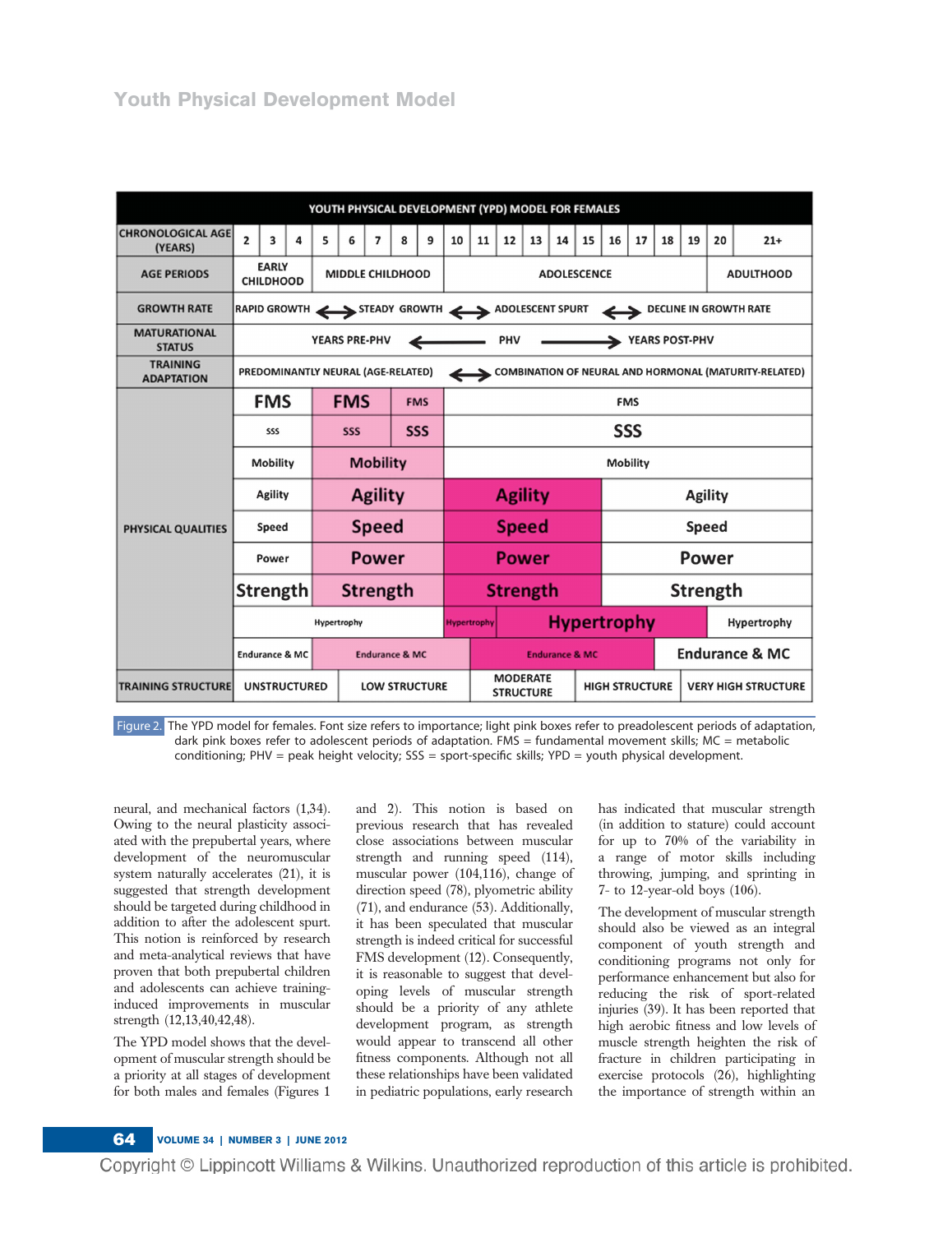athletic development program. It is now accepted that the risk of sportsrelated injuries in youths can be reduced by regularly engaging in an appropriately designed strength training program that is supervised by appropriately qualified personnel (42,73). In 2011, the National Athletic Trainers' Association suggested that approximately 50% of overuse injuries within youth sports could be preventable in part with appropriate preparatory conditioning (109). However, it must be stressed that strength development sessions should not simply be viewed as an addition to a young athletes' development program but as a replacement for another form of training (e.g., endurance training or skill development session).

## **HYPERTROPHY**

The YPD model depicts that an emphasis on training for hypertrophy may begin around the ages of 14 years in male and 12 years in female athletes. As mentioned previously, these phases of development will typically occur after PHV, at a time where levels of circulating testosterone and growth hormone rapidly increase in accordance with the adolescent growth spurt (68,110). Increases in serum concentrations of testosterone, estradiol, and progesterone have been directly linked with the stimulation of protein synthesizing pathways (45) and are responsible for the pubertal growth spurt and adaptations to muscle and skeletal tissue (19). Although not proven with direct evidence, it is reasonable to assume that because of a lack of circulating androgens, significant training-induced increases in muscle size before adolescence would appear limited. Consequently, within the YPD model, it is suggested in terms of resistance training that a focus should be geared toward strength development before adolescence, and after the adolescent spurt, strength training should be interspersed with bouts of hypertrophy training to make further gains in muscular strength and overall performance.

# POWER

The ability to generate high levels of power is essential for sporting success (119); however, power is omitted from the current LTAD model (7). Vertical jump height is an indirect measure of muscular power, and owing to its simplicity, most developmental literature has used the test modality to assess pediatric lower limb muscular power  $(50, 55)$ .

The YPD model shows that the key period of power development starts at the onset of adolescence and continues throughout adulthood, largely because of rapid improvements in muscle power during adolescence being attributed to maturational influences (15). However, although power development is emphasized primarily after the onset of puberty, the YPD model does suggest that some training focus should also be given to developing power during the prepubertal phase. This is in response to research that shows that both children and adolescents can make worthwhile training-induced improvements in measures of muscular power (25,41,64,69,92,97,118). As is the case with muscular strength, the research would therefore suggest that muscular power is trainable throughout childhood, although the magnitude and rate of development may differ before and after the onset of puberty.

## SPEED

Currently, the LTAD model advocates that windows of opportunity for speed development are entirely age related (7). According to the model, any training effects will therefore result from neural adaptations, which have previously been highlighted as significant factors in speed gains (21). However, alternative research has indicated that speed development in young athletes might also be influenced by maturation (94), which suggests that as is the case with many fitness components, speed is indeed trainable throughout childhood and adolescence. Interestingly, the review of Rumpf et al. (94) revealed that prepubescents

benefited most from training requiring high levels of neural activation (plyometrics and sprint training), whereas adolescents responded more favorably to training modes that targeted both neural and structural development (strength and plyometrics). This might support the concept of windows when different training adaptations predominate reflecting natural development; however, trainability per se remains throughout childhood. From a practical perspective, this would suggest that prepubescent children should focus their speed development around plyometrics, technical competency, and sprint work to develop existing physical qualities, whereas adolescents should focus more on strength training, plyometrics, and sprint training, to maximize overall speed gains.

# **AGILITY**

Agility is arguably one of the most underresearched fitness components within the pediatric literature, despite the acknowledgment that a high degree of agility is required for optimal performance in the majority of sports (56). Furthermore, a window of opportunity is not present within the current LTAD model (7). Consequently, it is difficult to determine whether age, maturation, or both are determinants of agility performance. There is a lack of research that identifies appropriate time frames to target agility-specific training. Therefore, the YPD model makes inferences in relation to the development of the subcomponents of agility, as defined previously (99,120): change of direction speed (inclusive of technique, straight sprinting speed, lower limb strength, and anthropometry) and *cognitive function* (perceptual and decision-making processes).

Change of direction speed. When examining the literature surrounding these components, the YPD model suggests that agility should be targeted during both prepubescence and adolescence. As lower limb strength and straight running speed are components of agility (120), it is logical to look to develop agility and reinforce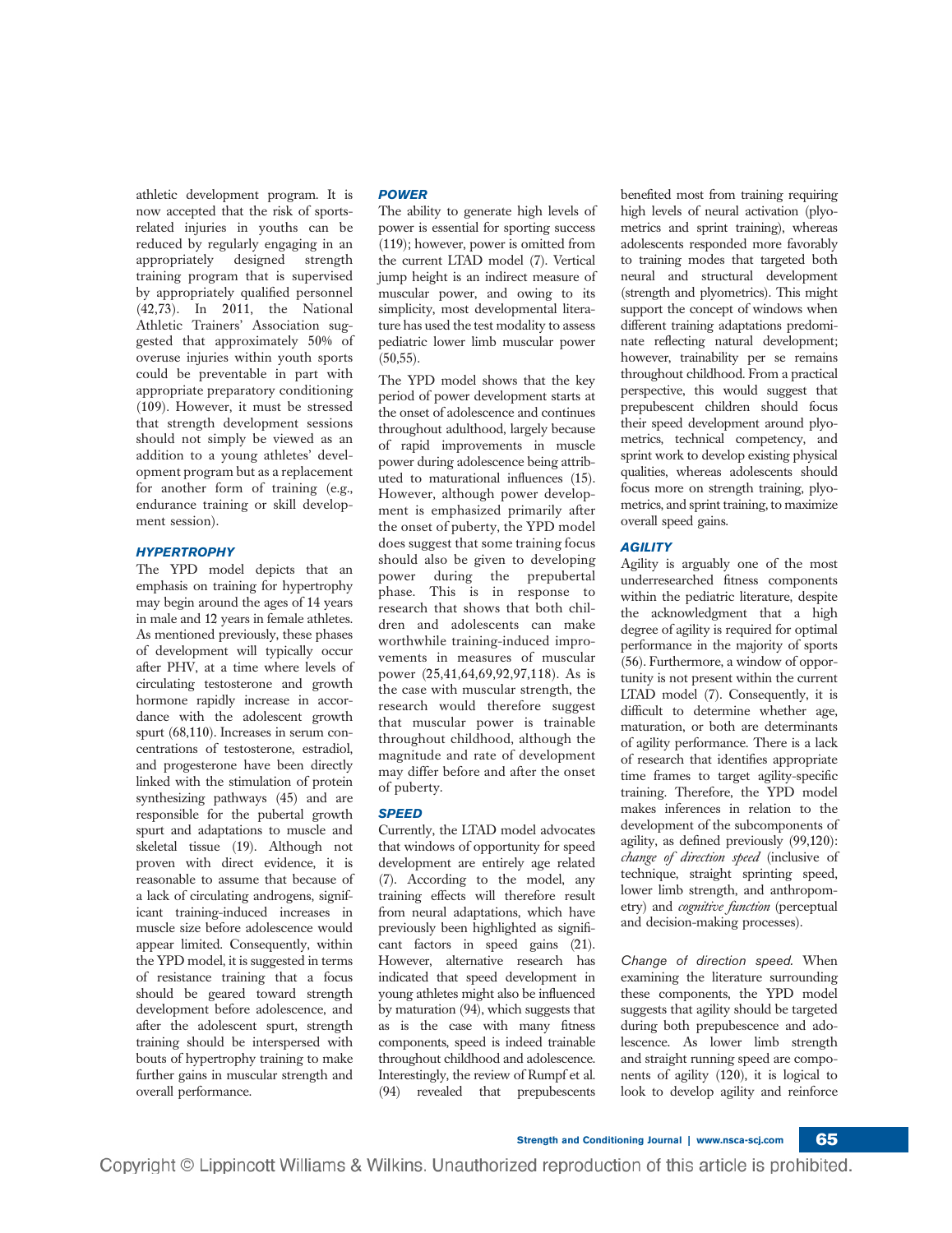coordination and movement pattern accuracy during the early years. The prepubertal years have already been shown to represent an opportunity for children to enhance strength (12,48) and speed (94), resulting from enhanced neural contribution to rate of force development (110). Once a child reaches adolescence, they will typically experience further gains in strength through continued neural maturation and also significant increases in lean muscle mass, owing to increased serum androgen concentrations (110). It is reasonable to suggest that adolescence will therefore serve as an opportune time to further develop agility, as peak force and peak rate of force development are likely to increase because of the adaptation in muscle structure. Prepubescence has also been identified as a period that sees children undergo rapid developments in the neuromuscular system (21), with the rates of brain maturation peaking between 6 and 8 and 10 and 12 years (90). Naturally, owing to the neural plasticity associated with prepubescence, this would seem an ideal opportunity to develop motor control programs inclusive of basic change of direction techniques in the first instance and then progressing to more sport-specific agility movements as the child approaches adolescence.

Cognitive function. According to Sheppard and Young (99), a number of perceptual variables influence agility. Specifically, the authors state that visual scanning, knowledge of situations, pattern recognition, and anticipatory qualities influence individual agility performance (99). Minimal literature exists examining the influence of growth and maturation on these components and their subsequent effects on agility performance. Outside sporting situations, research suggests that cognitive capacities increase during late childhood and adolescence and that throughout these phases of development, repeated exposure to a given stimulus will result in faster response times because of an apparent

strengthening of existing synaptic pathways (24). Whether these theories translate to actual sporting situations, in which athletes will need to react rapidly to fluctuating stimuli (e.g. body position, bounce of ball, opposition movement), remains to be seen.

It is expected that the locomotive vocabulary developed during the prepubertal phase will continuously be enhanced as the child progresses through adolescence and into adulthood, through an increase in experiential learning opportunities within sportsspecific environments. Given the lack of existing developmental literature, it is suggested that the training focus of agility should be made more challenging as the individual progresses through childhood and into adulthood, with the use of more open and unplanned training methods to continually overload the training stimulus. Additionally, with an increase in training demands within an overall athletic schedule, it is expected that agility development (and maintenance) will be garnered from specific sports skill-based sessions, where movement demands replicate the exact locomotive demands of the sport.

As per speed development, a caveat should be noted for agility development during adolescence, as children learn to move with longer limbs. The rapid gains in limb length during the adolescent growth spurt can lead to decrements in motor control performance, a concept commonly referred to as ''adolescent awkwardness'' (87). During this stage of development, researchers have suggested that many of the previously acquired movement patterns will need to be reperfected (37). Through regular monitoring of growth rates, periods of adolescent awkwardness can potentially be identified and strength and conditioning coaches should be aware of the underlying processes attributable to such disruptions in motor control and adjust the content of training sessions accordingly.

# **MOBILITY**

Despite highlighting ''suppleness'' as one of the key components to develop through training (7), the LTAD model fails to suggest an appropriate window of opportunity for its development. The YPD model purports that at no stage is mobility the main emphasis of a training program during childhood or adolescence. However, it should be noted that as authors, we recommend that mobility development and maintenance should be an essential part of any athletic program to ensure athletes are capable of reaching the requisite ranges of motion required for their sports.

Specifically, the YPD model proposes that middle childhood (ages 5–11) serves as the most important time frame for an individual to incorporate flexibility and mobility training. The rationale for this selection is that it incorporates a period that has previously been termed a critical period of development for flexibility (67,96). Sex differences are apparent within the research, suggesting that boys show a reduction in trunk forward flexibility between 9 and 12 years (16), whereas girls demonstrate accelerated improvement beginning at 11 years of age (22). It is therefore suggested that prepubescence serves as an opportunity to develop mobility, whereas maintenance of the acquired levels should be the focus for adolescents and adults.

#### ENDURANCE AND METABOLIC **CONDITIONING**

Early research produced conflicting results with respect to the trainability of youths, with studies suggesting that children who were circa-PHV possessed greater training responsiveness (113) or, conversely, that large training gains were possible for children who were pre-PHV (93). It is suggested that inconsistencies in research design have been attributable to these confounding results and that a lack of longitudinal empirical evidence refutes the claims of the existence of a window of opportunity as defined in the LTAD model (44). Regardless of the lack of evidence, growth-related changes in central and peripheral cardiovascular systems, neuromuscular function, and metabolic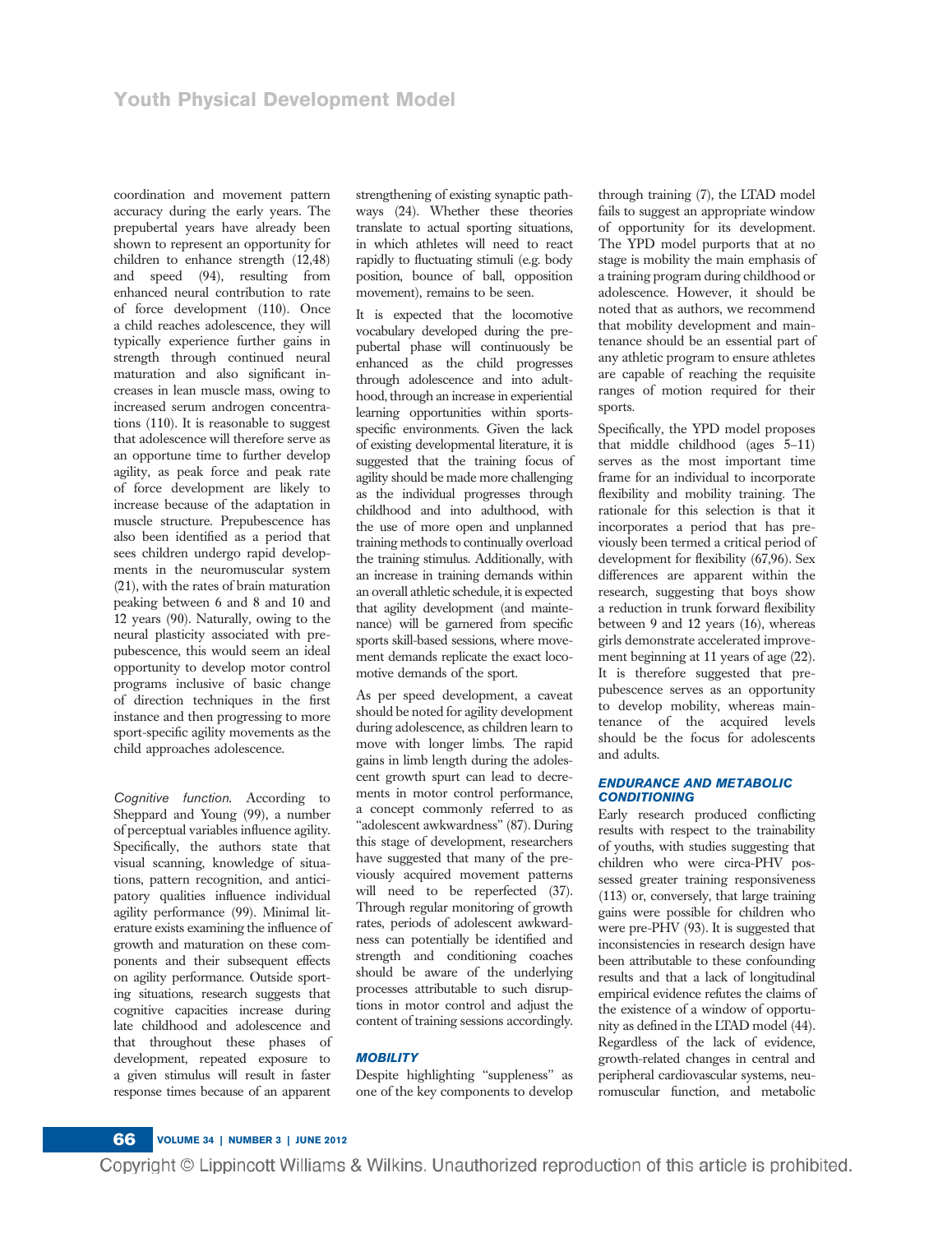capacities are expected to influence endurance and metabolic conditioning development throughout childhood (93). As physiological components are continuingly developed throughout childhood and adolescence, it is not surprising that prepubertal, circumpubertal, and postpubertal children have all been reported as being able to make worthwhile improvements in endurance performance as indicated by  $\text{V}_\text{O2}$  max responses (3).

The YPD model proposes that more attention is given to endurance and metabolic conditioning as the child approaches adulthood, and at no stage, it is seen as the main focus of an individual's training. Although this may appear controversial, the rationale is based on the assumption that an individual will be exposed to sportspecific endurance development while participating in organized matches or competitions and potentially within a technical skill session of their given sport. Additionally, remarkable levels of endurance are not necessarily required in the majority of sports, and endurance appears to remain trainable in adulthood. Within the education sector, cardiovascular endurance is inadvertently the most commonly developed fitness component, as asking a child to perform some form of submaximal locomotion would appear safer to teachers than asking them to participate in some form of resistance training. This is especially the case within the primary school setting in the United Kingdom, where not only have strength levels in children diminished in the last decade (31) but also it is recognized that teachers are inappropriately prepared through their teacher training to teach physical education and that statutory requirements for physical education are routinely not achieved (59).

#### THE NEED TO INDIVIDUALIZE LONG-TERM ATHLETIC DEVELOPMENT PROGRAMS

The YPD model is presented for both males (Figure 1) and females (Figure 2) displaying what would be classified as an average maturing child (i.e., not an early or late maturer). However, strength and conditioning coaches will habitually come into contact with athletes of varying stages of maturation, age, sex, and training history. Although previous models have alluded to these variables (7), it is not apparent that the impact of the individual variables on training prescription has been addressed. Consequently, the following section will examine how the YPD model should be manipulated when considering sexdependent factors, timing and rates of maturation, and the training history associated with different athletes.

## SEX DIFFERENCES

Despite more boys engaging in youth sports than girls, there has been an increase in the overall number of children and adolescents actively participating in organized youth sports over the past decade (77). With participation numbers increasing, it is imperative that any strength and conditioning coach is aware of the physiological and maturational differences that exist between males and females and design-specific programs accordingly.

During the prepubertal years, boys and girls will follow similar rates of development in growth and maturation, and despite consistent sex differences, strength, speed, power, endurance, and coordination will develop at similar rates for both sexes throughout childhood (14). Consequently, from a training perspective, both boys and girls can follow similar training programs during the prepubertal years. The YPD model advocates a prepubertal focus of training for both boys and girls that centers on FMS, strength speed, and agility development.

The prepubertal years are a period where children will experience rapid gains in bone mass because of modeling and remodeling (9). Exposure to appropriately designed weight-bearing exercise of moderate- to high-load intensity (with appropriate technical competency) is an osteogenic stimulus (60,61,111,115). Such training can result in large increases in bone mass and

density (5,10,17,46,117), and research has suggested that this adaptive response is most sensitive during the prepubertal years (8). Due to women possessing a greater risk of osteoporosis in later life (58) and that strength training has previously been deemed to offer the potential of reducing osteoporotic fractures in older women (79), the importance of strength training for women at all stages of development should not be underestimated.

Upon the onset of the adolescent growth spurt, clear maturational differences are apparent for nearly all components of fitness, with men making greater improvements in most physical qualities, with the exception of flexibility (14,68). Typically, the onset of the adolescent growth spurt occurs around 2 years earlier in girls (about 10 years of age) than in boys (approximately 12 years of age) (14), and in the majority of instances, girls experience PHV at an earlier age than boys (12 years versus 14 years) (15). Despite an earlier attainment of PHV in girls, the magnitude of the growth spurt is greater in boys (15).

During the adolescent spurt, female athletes will undergo sex-specific physiological processes that may affect performance: increased fat mass, differential rates of development of neuromuscular strength, and height and weight; commencement of menstrual cycle, increased joint laxity, increased knee valgus angle; and increased reliance on quadricepsdominant landing strategies, all of which have been associated with an increased risk of noncontact anterior cruciate ligament injury (2,43,51,52,72,75,86,89).

Consequently, the YPD model suggests that training strategies designed to reduce the risk of noncontact anterior cruciate ligament injuries, such as plyometrics, core strengthening, strength training, and balance and perturbation training (74), should be implemented within the strength and conditioning program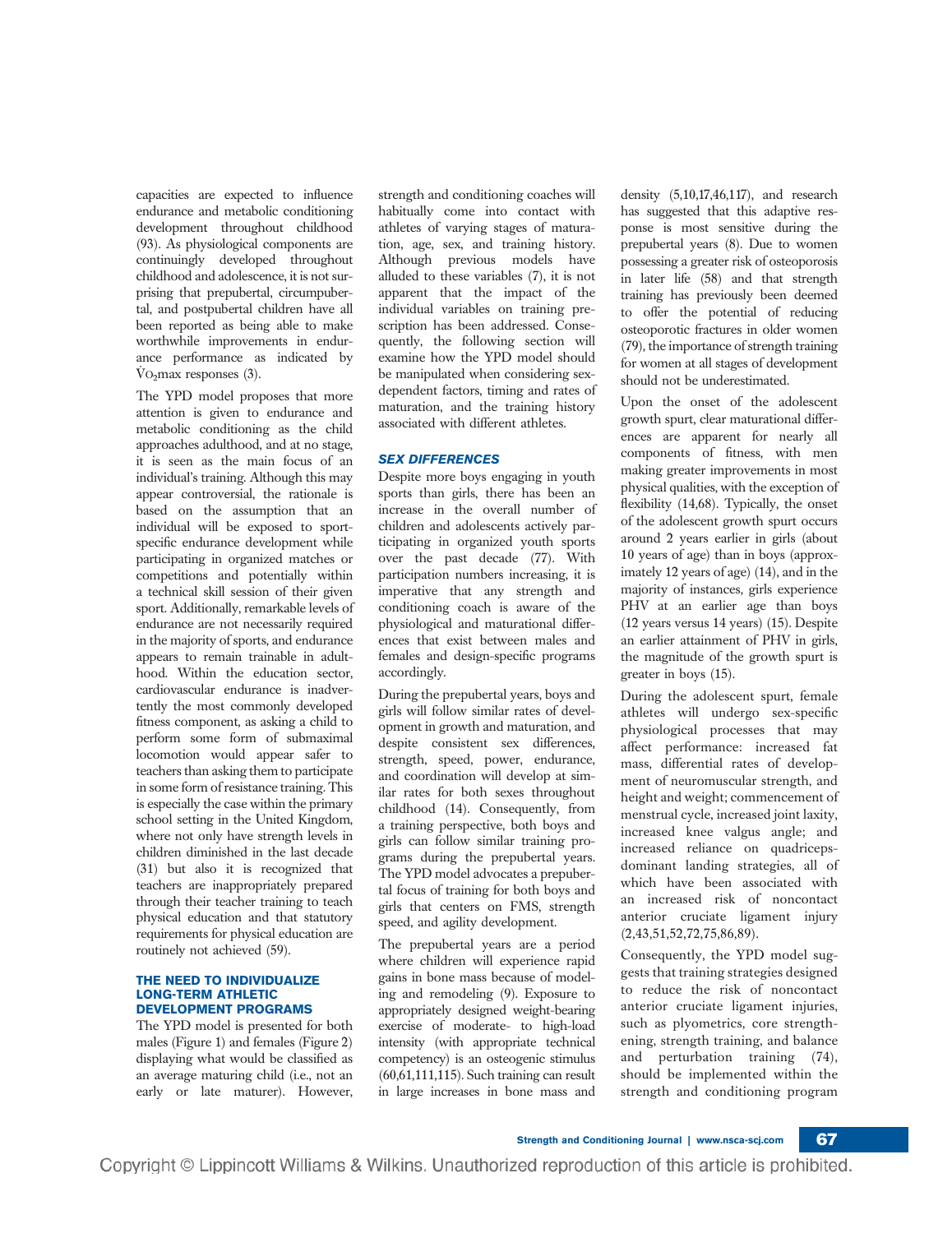of female athletes and maintained into adulthood.

#### EARLY VERSUS LATE MATURING INDIVIDUALS

Because of the highly individual timing of maturation, it is imperative that any LTAD model contains a degree of flexibility (65). An early maturing child has previously been defined as a girl or boy who starts their adolescent growth spurt approximately 1.5 or 2 years earlier than a late maturing child (47).

Although research has indicated that eventual adult height is not affected by early or late maturation (49), strength and conditioning coaches must appreciate that an early or late maturing child will need to be treated somewhat differently than an ''average'' maturing child, when prescribing long-term athletic development programs. For example, if a child is routinely monitored for stature and body mass every 3–6 months throughout childhood, growth rates, percentage of adult height, and predictions of age from PHV can be calculated (70). Using these measurements, the maturational status of a child can be approximated, thus providing a more robust estimate of their biological age.

In relation to the YPD model, if a child is deemed to be an early maturer, then the components of the model will need to be moved to the left, thus enabling the child to commence more advanced training techniques at an earlier chronologic age. In contrast, a strength and conditioning coach must allow the components of the YPD model to be moved to the right for a child who is deemed a late maturer, thereby introducing them to more advanced training at a later chronologic age, when they are physiologically ready to cope with the increased training stimulus. In either of these instances, although training prescription will vary according to chronological age, it should allow greater consistency and more accuracy in terms of the child's biological age.

# INITIAL TRAINING STATUS

Irrespective of chronological or biological age, a strength and conditioning coach must give thought to the training age of any athlete that they start working with. Training age can be defined as the number of years an athlete has been participating in formalized training and is an important factor to consider when designing long-term athletic development programs. Such an approach is particularly pertinent when a strength and conditioning coach begins to work with an athlete who is approaching adulthood that has missed the initial stages of the YPD model.

In such an instance, the athletes should begin with early development of FMS and muscular strength before embarking on the training content that is commensurate with their chronological age. Conversely, should a strength and conditioning coach begin working with an early maturing 10-year-old boy who can display exceptional strength, speed, and power while maintaining the requisite technical competency, then they should not be restricted to the introductory training methods more akin to his chronological age. This concept has previously been discussed in relation to both plyometric (63) and weightlifting (65) development models.

# THE YPD MODEL AS A VEHICLE FOR ATHLETE WELL-BEING

Well-being has been defined as a positive and sustainable state that allows individuals, groups, or nations to thrive and flourish (54). The philosophy of the YPD model is that it permits individualization, is athlete centered, and promotes the development of the child over performance outcomes. This may sacrifice short-term performance success but should maximize the opportunity to foster a sense of wellbeing and provide long-term gains. This philosophy will help the child to appreciate the benefits of training and develop intrinsic motivation for participating in training, which is a strong predictor of well-being (95) and is associated with positive behaviors (112). Additionally, provided the coach

can deliver the content of the model in a positive manner the child should recognize the gains they are achieving (e.g., technical, physical, developmental), leading to increased perceived competence, which is a primary determinant of a sense of well-being in child athletes (91). This will increase the likelihood of the child being able to persist in the face of adversity and to sustain continued interest in sport (4,36).

The YPD model advocates the development of FMS from a young age, which are associated with physical and psychologic health benefits in children (66). Furthermore, the progression provided throughout the YPD model will enable the children to experience continued mastery of new tasks throughout their developmental years.

Task mastery is associated with increased enjoyment, perceived competence, satisfaction, and beliefs that effort causes success (81,101,107). Such positive experiences should also provide valuable and highly transferable life skills (33). The continued and overlapping development of a number of fitness components in the YPD model should also provide the strength and conditioning coach with the ability to develop training programs containing a high degree of variation, something that has been suggested to be important in maintaining the interest of and promoting the well-being of child athletes (85).

#### DESIRED CREDENTIALS FOR STRENGTH AND CONDITIONING COACHES WORKING WITH YOUTH ATHLETES

It is important to realize that the success of any long-term development program will be dependent largely on the level of education and quality of instruction received by the athlete from the responsible coach (73). Within the literature, cases of training-induced injury in children and adolescents are reported only in instances where a young athlete has been exposed to excessive, unfamiliar, and poorly prescribed training, which in both cases have led to exertional rhabdomyolysis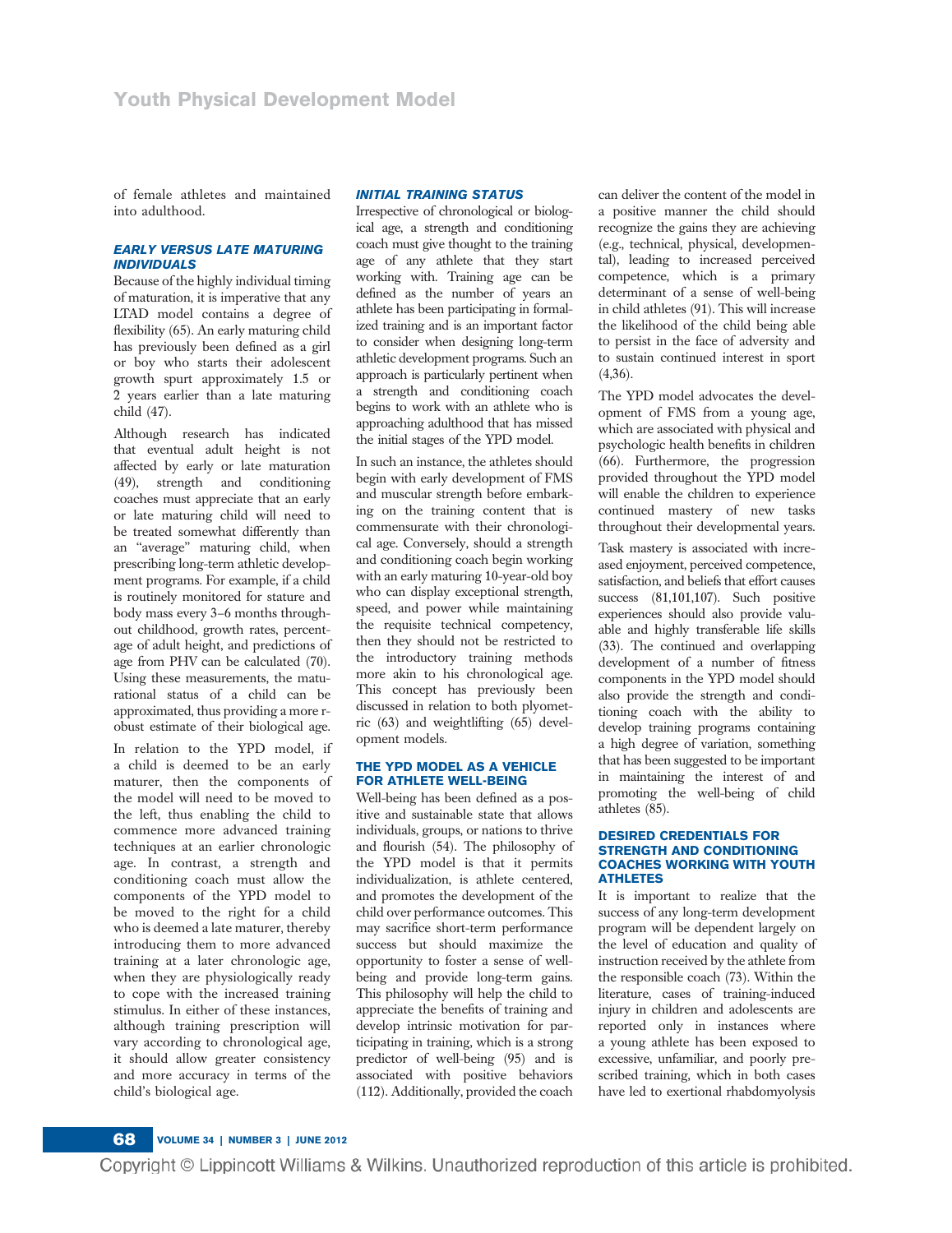and hospitalization (27,28). Research suggests that outside these isolated cases, most incidences of resistance training-related injuries tend to be accidental in nature, with the number of accidental injuries decreasing with age (76). However, to minimize the chances of such isolated instances occurring, it is imperative that those coaches who actively coach young athletes possess the appropriate credentials.

First, a coach must hold a relevant strength and conditioning qualification (e.g., Certified Strength and Conditioning Specialist in the United States or Accredited Strength and Conditioning Coach in the United Kingdom). Second, a coach must have a sound underpinning knowledge of pediatric exercise science, ideally at an undergraduate or postgraduate level. Finally, a coach should have a strong pedagogical background to ensure they have an appreciation of the different styles of communication and interaction that they will need to adopt with athletes, who might range from early prepubescent to late adolescent. Satisfaction of these criteria will hopefully ensure that young athlete development models are delivered in a safe and effective manner, underpinned by appropriate individual program design (inclusive of exercise selection and progressions, volume loads, rest, and recovery), realistic goal setting, and a coaching philosophy that is tailored toward the holistic development of the young athlete.

## **SUMMARY**

The present article has provided a sound rationale for the YPD model. This approach to the development of young athletes appears to be more realistic in terms of acknowledging that most fitness components are trainable throughout childhood. Central to the YPD model is that during prepubescence, strength, FMS, speed, and agility should be the main physical qualities targeted and that adaptive responses to the appropriate training methods will be neural in nature. Once the child reaches adolescence, additional components (SSS, power, and hypertrophy) become more important owing to the increased androgenic internal environment associated with this stage of development. The need for individualization of the model should not be underestimated when dealing with athletes of different sex, maturity status, and training history. Crucially, appropriately qualified personnel should always be responsible for the implementation of the YPD model, to ensure the holistic development of children and adolescents.



is the program director for the Sport Strength and Conditioning degrees at the University of Gloucestershire.

Rhodri S. Lloyd



# Jon L. Oliver is a lecturer in

Sport and Exercise Physiology at Cardiff Metropolitan University.

#### REFERENCES

- 1. Aagaard P. Training-induced changes in neural function. Sports Med 31: 61–67, 2003.
- 2. Arendt E and Dick R. Knee injury patterns among men and women in collegiate basketball and soccer: NCAA data and review of the literature. Am J Sports Med 23: 694–701, 1995.
- 3. Bacquet G, van Praagh E, and Berthoin S. Endurance training and aerobic fitness in young people. Sports Med 33: 1127–1143, 2003.
- 4. Bailey R, Collins D, Ford P, MacNamara A, Toms M, and Pearce G. Participant development in sport: An academic review. Sports Coach UK 4: 1–134, 2010.
- 5. Bailey DA, Faulkner RA, and McKay HA. Growth, physical activity and bone mineral acquisition. In: Exercise and Sports Science Review. American College of Sports Medicine Series.

Holloszy JO, ed. Vol. 24. Baltimore, MD: Williams & Wilkins, 1996. pp. 233–266.

- 6. Baker D, Mitchell J, Boyle D, Currell S, Wilson G, Bird SP, O'Connor D, and Jones J. Resistance training for children and youth: A position stand from the Australian Strength and Conditioning Association (ASCA). 2007. Available at: http://www.strengthandconditioning.org. Accessed July 13, 2011.
- 7. Balyi I and Hamilton A. Long-Term Athlete Development: Trainability in Childhood and Adolescence—Windows of Opportunity—Optimal Trainability. Victoria, Canada: National Coaching Institute British Columbia & Advanced Training and Performance Ltd, 2004.
- 8. Bass SL. The prepubertal years—A unique opportune stage of growth when the skeleton is most responsive to exercise? Sports Med 30: 73–78, 2000.
- 9. Bass S, Delmas PD, Pearce G, Hendrich E, Tabensky A, and Seeman E. The differing tempo of growth in bone size, mass and density in girls is region-specific. J Clin Invest 104: 795–804, 1999.
- 10. Bass SL and Myburg K. The effect of exercise on peak bone mass and bone strength. In: Sports Endocrinology. Warren M and Constantini N, eds. Totowa, NJ: Humana Press Inc, 2000. pp. 253–280.
- 11. Behm DG, Faigenbaum AD, Flak B, and Klentrou P. Canadian Society for Exercise Physiology position paper: Resistance training in children and adolescents. Appl Physiol Nutr Metab 33: 547–561, 2008.
- 12. Behringer M, vom Heede A, Matthews M, and Mester J. Effects of strength training on motor performance skills in children and adolescents: A meta-analysis. Pediatr Exerc Sci 23: 186–206, 2011.
- 13. Behringer M, vom Heede A, Yue Z, and Mester J. Effects of resistance training in children and adolescents: A meta-analysis. Pediatrics 126: 1199–1210, 2010.
- 14. Beunen GP and Malina RM. Growth and biological maturation: Relevance to athletic performance. In: The Child and Adolescent Athlete. Bar-Or O, ed. Oxford, United Kingdom: Blackwell Publishing, 2005. pp. 3–17.
- 15. Beunen GP and Malina RM. Growth and physical performance relative to the timing of the adolescent spurt. Exerc Sport Sci Rev 16: 503–540, 1988.
- 16. Beunen GP, Malina RM, Van't Hof MA, Simons J, Ostyn M, Renson R, and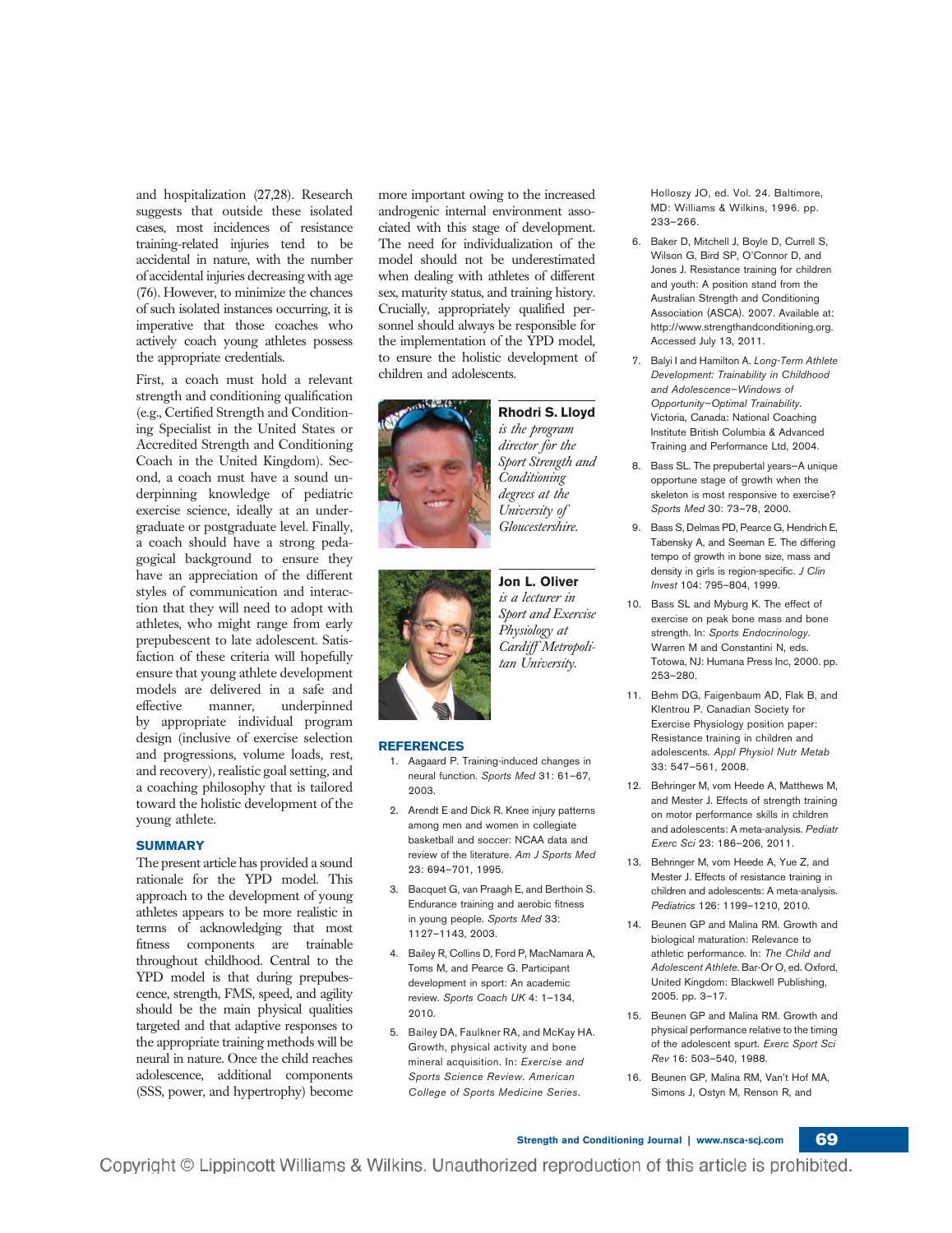Van Gerven D. Adolescent Growth and Motor Performance. Champaign, IL: Human Kinetics, 1988. pp. 6–9.

- 17. Blimkie CJ, Rice S, Webber CE, Martin J, Levy D, and Gordon CL. Effects of resistance training on bone mineral content and density in adolescent females. Can J Physiol Pharmacol 74: 1025–1033, 1996.
- 18. Bloom BS. Developing Talent in Young People. New York, NY: Ballentine Books, 1985. pp. 139–211.
- 19. Boisseau N and Delamarche P. Metabolic and hormonal responses to exercise in children and adolescents. Sports Med 30: 405–422, 2000.
- 20. Bompa TO. Total Training for Young Champions. Champaign, IL: Human Kinetics, 2000. pp. 21–31.
- 21. Borms J. The child and exercise: An overview. J Sports Sci 4: 4–20, 1986.
- 22. Branta C, Haubenstricker J, and Seefeldt V. Age changes in motor skills during childhood and adolescence. Exerc Sport Sci Rev 12: 467–520, 1984.
- 23. Burgess DJ and Naughton GA. Talent development in adolescent team sports: A review. Int J Sports Physiol Perform 5: 103–116, 2010.
- 24. Casey BJ, Giedd JN, and Thomas KM. Structural and functional brain development and its relation to cognitive development. Biol Psychol 54: 241–257, 2000.
- 25. Chiodera P, Volta E, Gobbi G, Milioli MA, Mirandola P, Bonetti A, Deisignore R, Bernasconi S, Anedda A, and Vitale M. Specifically designed physical exercise programs improve children's motor abilities. Scand J Med Sci Sports 18: 179–187, 2008.
- 26. Clark EM, Tobias JH, Murray L, and Boreham C. Children with low muscle strength are at an increased risk of fracture with exposure to exercise. J Musculoskelet Neuronal Interact 11: 196–202, 2011.
- 27. Clarkson PM. Case report of exertional rhabdomyolysis in a 12-year-old boy. Med Sci Sports Exerc 38: 197–200, 2006.
- 28. Cleary MA, Sadowski KA, Lee SY, Miller GL, and Nichols AW. Exertional rhabdomyolysis in an adolescent athlete during preseason conditioning: A perfect storm. J Strength Cond Res 25: 3506–3513, 2011.
- 29. Cliff DP, Okely AD, Smith LM, and McKeen K. Relationships between

fundamental movement skills and objectively measured physical activity in preschool children. Pediatr Exerc Sci 21: 436–449, 2009.

- 30. Cobley S, Baker J, Wattie N, and McKenna J. Annual age-grouping and athlete development: A meta-analytical review of relative age effects in sport. Sports Med 39: 235–256, 2009.
- 31. Cohen DD, Voss C, Taylor MJ, Delextrat A, Ogunleye AA, and Sandercock GR. Tenyear secular changes in muscular fitness in English children. Acta Paediatr 100: e175–e177, 2011.
- 32. Cote J. The influence of the family in the development of talent in sport. Sport Psychol 13: 395–417, 1999.
- 33. Danish S, Forneris T, Hodge K, and Heke I. Enhancing youth development through sport. World Leisure J 46: 38–49, 2004.
- 34. De Ste Croix M. Advances in paediatric strength assessment: Changing our perspective on strength development. J Sports Sci Med 6: 292–304, 2007.
- 35. Deli E, Bakle I, and Zachopoulou E. Implementing intervention movement programs for kindergarten children. J Early Child Res 4: 5–18, 2006.
- 36. Donaldson SJ and Ronan KR. The effects of sports participation on young adolescents' emotional wellbeing. Adolescence 41: 369–388, 2006.
- 37. Drabik J. Children & Sports Training: How Your Future Champions Should Exercise to be Healthy, Fit, and Happy. Island Pond, VT: Stadion Publishing Co, 1996.
- 38. Faigenbaum AD, Farrell A, Fabiano M, Radler T, Nacierio F, Ratamess NA, Kang J, and Myer GD. Effects of integrative neuromuscular training on fitness performance in children. Pediatr Exerc Sci 23: 573–584, 2011.
- 39. Faigenbaum AD, Kraemer WJ, Blimkie CJ, Jeffreys I, Micheli LJ, Nitka M, and Rowland TW. Youth resistance training: Updated position statement paper from the National Strength and Conditioning Association. J Strength Cond Res 23: S60–S79, 2009.
- 40. Faigenbaum AD, Loud RL, O'Connell J, Glover S, O'Connell J, and Westcott W. Effects of different resistance training protocols on upper-body strength and endurance development in children. J Strength Cond Res 15: 459–465, 2001.
- 41. Faigenbaum A and Mediate P. Medicine ball for all: A novel program that enhances physical fitness in school-age youths.

J Phys Educ Recreation Dance 77: 25–30, 2006.

- 42. Faigenbaum AD and Myer GD. Resistance training among young athletes: Safety, efficacy and injury prevention effects. Br J Sports Med 44: 56–63, 2010.
- 43. Fischer DV. Neuromuscular training to prevent anterior cruciate ligament injury in the female athlete. Strength Cond J 28: 44–54, 2006.
- 44. Ford PA, De Ste Croix MBA, Lloyd RS, Meyers R, Moosavi M, Oliver J, Till K, and Williams CA. The long-term athlete development model: Physiological evidence and application. J Sports Sci 29: 389–402, 2011.
- 45. Fragala MS, Kraemer WJ, Denegar CR, Maresh CM, Mastro AM, and Volek JS. Neuroendocrine-immune interactions and responses to exercise. Sports Med 41: 621–639, 2011.
- 46. Fuchs RK, Bauer JJ, and Snow CM. Jumping improves hip and lumbar spine bone mass in prepubescent children: A randomized controlled trial. J Bone Miner Res 16: 148–156, 2001.
- 47. Gasser T, Sheehy A, Molinari L, and Largo RH. Growth of early and late maturers. Ann Hum Biol 28: 328–336, 2001.
- 48. Granacher U, Goesele A, Roggo K, Wischer T, Fischer S, Zuerny C, Gollhofer A, and Kriemler S. Effects and mechanisms of strength training in children. Int J Sports Med 32: 357–364, 2011.
- 49. Hägg U and Taranger J. Height and height velocity in early, average and late maturers followed to the age of 25: A prospective longitudinal study of Swedish urban children from birth to adulthood. Ann Hum Biol 18: 47–56, 1991.
- 50. Harrison AJ and Gaffney S. Motor development and gender effects on SSC performance. J Sci Med Sport 4: 406–415, 2001.
- 51. Hewett TE, Myer GD, and Ford KR. Decrease in neuromuscular control about the knee with maturation in female athletes. J Bone Joint Surg Am 86: 1601–1608, 2004.
- 52. Hewett TE, Zazulak BT, and Myer GD. Effects of the menstrual cycle on anterior cruciate ligament injury risk: A systematic review. Am J Sports Med 35: 659–668, 2007.
- 53. Hoff J, Helgerud J, and Wisloff U. Maximal strength training improves work economy in trained female cross-country skiers.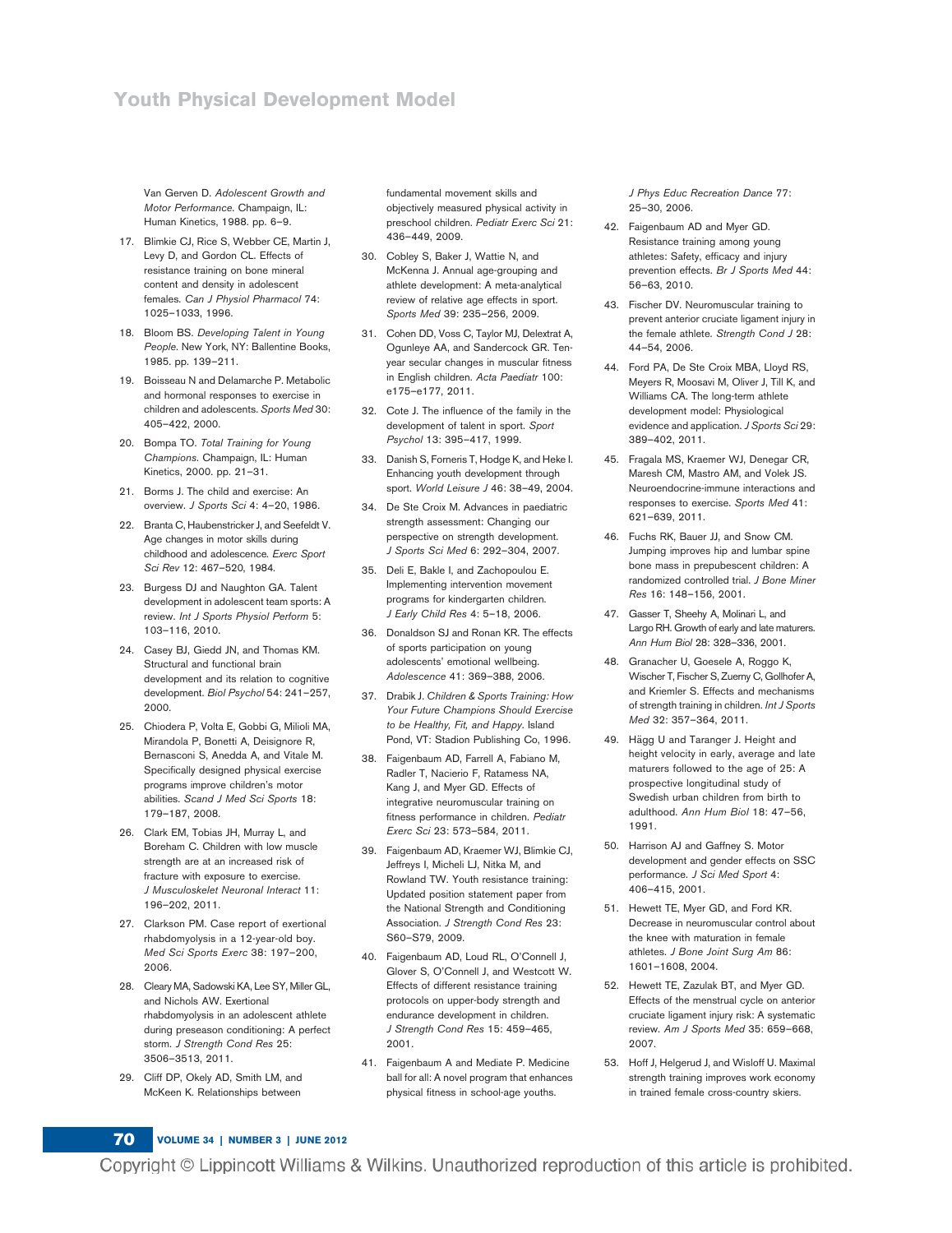Med Sci Sports Exerc 31: 870–877, 1999.

- 54. Huppert FA, Baylis N, and Keverne B. Introduction: Why do we need a science of well-being? Philos Trans R Soc Lond B Biol Sci 359: 1331–1332, 2004.
- 55. Isaacs LD. Comparison of the vertec and just jump systems for measuring height of vertical jump by young children. Percept Mot Skills 86: 659–663, 1998.
- 56. Jeffreys I. Motor learning—Applications for agility, part 1. Strength Cond J 28: 72–76, 2006.
- 57. Katzmarzyk PT, Malina RM, and Beunen GP. The contribution of biological maturation to the strength and motor fitness of children. Ann Hum Biol 24: 493–505, 1997.
- 58. Kelly PJ, Twomey L, Sambrook PN, and Eisman JA. Sex differences in peak adult bone mineral density. J Bone Miner Res 5: 1169–1175, 1990.
- 59. Kirk D. Physical education, youth sport and lifelong participation: The importance of early learning experiences. Eur Phys Edu Rev 11: 239–255, 2005.
- 60. Lanyon LE. Functional strain in bone tissue as the objective and controlling stimulus for adaptive bone remodeling. J Biomech 20: 1083–1095, 1987.
- 61. Lanyon LE and Rubin CT. Static versus dynamic loads as an influence on bone remodeling. J Biomech 12: 897–907, 1984.
- 62. Lloyd RS, Brewer C, Faigenbaum AD, Jeffreys I, Moody J, Myer GD, Oliver JL, Pierce K, and Stone MH. United Kingdom Strength and Conditioning Association position statement on youth resistance training. Prof Strength Cond J In press.
- 63. Lloyd RS, Meyers RW, and Oliver JL. The natural development and trainability of plyometric ability during childhood. Strength Cond J 33: 23–32, 2011.
- 64. Lloyd RS, Oliver JL, Hughes MG, and Williams CA. Effects of 4-weeks plyometric training on reactive strength index and leg stiffness in male youths. J Strength Cond Res 2012, in press. DOI: 10.1519/JSC.0b013e318242d- $2e$
- 65. Lloyd RS, Oliver JL, Meyers RW, Moody J, and Stone MH. Long-term athletic development and its application to youth weightlifting. Strength Cond J 2012, in press. DOI: 10.1519/ SSC.0b013e31825ab4bb.
- 66. Lubans DR, Morgan PJ, Cliff DP, Barnett LM, and Okely AD. Fundamental movement

skills in children and adolescents. Sports Med 40: 1019–1035, 2010.

- 67. Malina RM. Growth, maturation and development: Applications to young athletes and in particular to divers. In: USA Diving Coach Development Reference Manual. Malina RM and Gabriel JL, eds. Indianapolis, IN: USA Diving, 2007. pp. 3–29.
- 68. Malina RM, Bouchard C, and Bar-Or O. Growth, Maturation, and Physical Activity. Champaign, IL: Human Kinetics, 2004. pp. 41–77.
- 69. McGuigan MR, Tatasciore M, Newton RU, and Pettigre S. Eight weeks of resistance training can significantly alter body composition in children who are overweight or obese. J Strength Cond Res 23: 80–85, 2009.
- 70. Mirwald RL, Baxter-Jones AD, Bailey DA, and Beunen GP. An assessment of maturity from anthropometric measurements. Med Sci Sports Exerc 33: 689–694, 2002.
- 71. Miyaguchi K and Demura S. Relationships between muscle power output using the stretch-shortening cycle eccentric maximum strength. J Strength Cond Res 22: 1735–1741, 2008.
- 72. Murphy DF, Connolly DAJ, and Beynnon BD. Risk factors for lower extremity injury: A review of the literature. Br J Sports Med 37: 13–29, 2003.
- 73. Myer GD, Faigenbaum AD, Ford KR, Best TM, Bergeron MF, and Hewett TE. When to initiate integrative neuromuscular training to reduce sport-related injuries and enhance health in youth. Curr Sports Med Rep 10: 157–166, 2011.
- 74. Myer GD, Ford KR, Palum-Bo JP, and Hewett TE. Neuromuscular training improves performance and lowerextremity biomechanics in female athletes. J Strength Cond Res 19: 51–60, 2005.
- 75. Myer GD, Ford KR, Paterno MV, Nick TG, and Hewett TE. The effects of generalized joint laxity on risk of anterior cruciate ligament injury in young female athletes. Am J Sports Med 36: 1073–1080, 2008.
- 76. Myer GD, Quatman C, Khoury J, Wall E, and Hewett T. Youth vs. adult ''weightlifting'' injuries presenting to United States emergency rooms: Accidental vs. non-accidental injury mechanisms. J Strength Cond Res 23: 2054–2060, 2009.
- 77. National Council on Youth Sports. NCYS report on trends and participation in organized youth sports (2008 Edition). Available at: http://www.ncys.org/pdfs/

2008/2008-ncys-market-researchreport.pdf. Accessed December 23, 2011.

- 78. Negrete R and Brophy J. The relationship between isokinetic open and closed kinetic chain lower extremity strength and functional performance. J Sports Rehab 9: 46–61, 2000.
- 79. Nelson ME, Fiatarone MA, Morganti CM, Trice I, Greenberg RA, and Evans WJ. Effects of high-intensity strength training on multiple risk factors for osteoporotic fractures. J Am Med Assoc 272: 1909–1914, 1994.
- 80. Norris SR. Long-term athlete development Canada: Attempting system change and multi-agency cooperation. Curr Sports Med Rep 9: 379–382, 2010.
- 81. Ntoumanis N and Biddle SJH. A review of motivational climate in physical activity. J Sports Sci 17: 643–665, 1999.
- 82. Okely AD, Booth ML, and Patterson JW. Relationship of physical activity to fundamental movement skills among adolescents. Med Sci Sports Exerc 33: 1899–1904, 2001.
- 83. Okely AD, Booth ML, and Patterson JW. Relationship of cardiorespiratory endurance to fundamental movement skill proficiency among adolescents. Pediatr Exerc Sci 13: 380–391, 2001.
- 84. Oliver JL and Lloyd RS. Long-term athlete development and trainability during childhood. Prof Strength Cond J. In press.
- 85. Oliver JL, Lloyd RS, and Meyers RW. Training elite child athletes: Welfare and well-being. Strength Cond J 33: 73–79, 2011.
- 86. Padua DA, Arnold BL, Perrin DH, Gansneder BM, Carcia CR, and Granata KP. Fatigue, vertical leg stiffness, and stiffness control strategies in males and females. J Athl Train 41: 294–304, 2006.
- 87. Philippaerts RM, Vaeyens R, Janssens M, Van Renterghem B, Matthys D, Craen R, Bourgois J, Vrijens J, Beunen GP, and Malina RM. The relationship between peak height velocity and physical performance in youth soccer players. J Sports Sci 24: 221–230, 2006.
- 88. Pierce KC, Brewer C, Ramsey MW, Byrd R, Sands WA, Stone ME, and Stone MH. Youth resistance training. Prof Strength Cond J 10: 9-23, 2008.
- 89. Quatman CE, Ford KR, Myer GD, and Hewett TE. Maturation leads to gender differences in landing force and vertical jump performance: A longitudinal study. Am J Sports Med 34: 806–813, 2006.